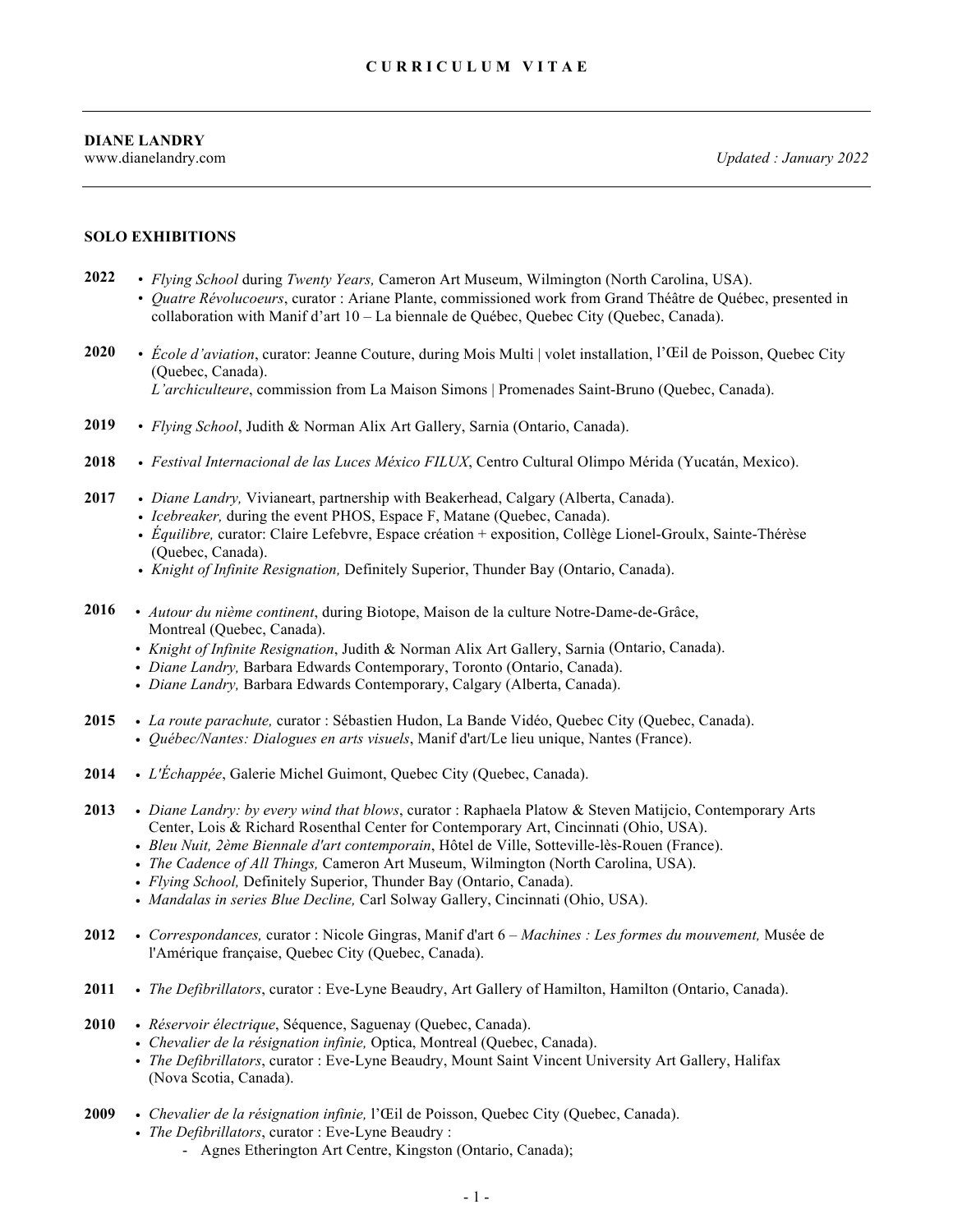- Esplanade Art Gallery, Medicine Hat (Alberta, Canada);
- Robert McLaughlin Gallery, Oshawa (Ontario, Canada).
- *• The Magic Shield,* Koffler Gallery at the Beaver Hall Gallery, Toronto (Ontario, Canada).
- *• Diane Landry: Pictures Happenings,* Durham Art Gallery, Durham (Ontario, Canada).
- **2008** *• Les défibrillateurs*, curator : Eve-Lyne Beaudry, Musée d'art de Joliette, Joliette (Quebec, Canada).
	- *• Madones,* Galerie du Nouvel-Ontario, Sudbury (Ontario, Canada).
	- *• Flying School,* SolwayJones, Los Angeles (California, USA).
- **2007** *• Le Bouclier magique* et *Le Bouclier perdu,* Sporobole, Sherbrooke (Quebec, Canada).
	- *• Le déclin bleu,* Espace F, Matane (Quebec, Canada).
- **2006** *• The Magic Shield*, curator : George Harris, Two Rivers Gallery, Prince George (British Columbia, Canada).
	- *• Je ne trouve pas ma montre, elle ne s'est pourtant pas envolée,* centre Vu, Quebec City (Quebec, Canada).
		- *• Diane Landry (Canada),* curator : Philippe Pasquier, Bus 117, Melbourne (Australia).
- **2005** *• Flying School* and *Mandala Naya*, curator : Kimberly Davenport, Rice Gallery, Houston, (Texas).
	- *• Flying School* and *Mandala Naya*, Cameron Art Museum, Wilmington (North Carolina, USA).
		- *• Le Bouclier magique,* Oboro, Montreal (Quebec, Canada).
- **2004** *• Le déclin bleu,* YYZ Artists' Outlet, Toronto (Ontario, Canada). *• Les Sédentaires clandestins,* Expression, centre d'exposition, Saint-Hyacinthe (Quebec, Canada).
- **2003** *• Le déclin bleu,* Galerie Christiane Chassay, Montreal (Quebec, Canada). *• Flying School*, curator : Johannes Bergmark, Stockholm-New Music, Fylkingen, Stockholm (Sweden).
- **2002** *• Le déclin bleu,* Apocope, Marseille (France).
	- *• Flying School,* Definitely Superior, Thunder Bay (Ontario, Canada).
	- *• École d'aviation*, Mois Multi 3, Les Productions Recto-Verso, Studio d'essai, Quebec City (Quebec, Canada).
- **2001** *• Les Sédentaires clandestins*, curator : Marie Fraser, Musée national des beaux-arts du Québec, Québec (Quebec, Canada).
	- *• Les Sédentaires clandestins*, Grunt Gallery, Vancouver (British Columbia, Canada).
	- *• Flying School,* send + receive version 4, Ace Art Inc., Winnipeg (Manitoba, Canada).
	- *• Flying School* and *The Lighthouse,* Mobius, Boston (Massachusetts, USA).
- **2000** *• Flying School,* Mercer Union, Toronto (Ontario, Canada).
	- *• The Lighthouse,* Langage Plus, Alma (Quebec, Canada).
- **1999** *• Humeur à patiner* and *L'Étreinte atroce,* Musée d'art contemporain des Laurentides, Saint-Jérôme (Quebec, Canada).
	- *• Humeur à patiner* and *L'Étreinte atroce,* Centre d'exposition d'Amos, Amos (Quebec, Canada).
	- *• Humeur à patiner,* Artcite Inc., Windsor (Ontario, Canada).
- **1998** *• Humeur à patiner,* Artemesia Gallery, Chicago (Illinois, USA).
	- *• Humeur à patiner* and *L'Étreinte atroce*, curator : Françoise Balboni, Centre d'Art Contemporain Passages, Troyes (France).
	- *• L'Étreinte atroce,* La Centrale Galerie Powerhouse, Montreal (Quebec, Canada).
	- *• L'Étreinte atroce,* Là Galerie, Trois-Rivières (Quebec, Canada).
- **1997** *• L'Étreinte atroce*, Trois fois 3 paysages, organized by Le centre VU and La Chambre Blanche, Quebec City (Quebec, Canada).
- **1996** *• Le Phare*, in La Parallaxe, organized by Obscure and presented at Galerie im Andechshof, TRANSI©T, Innsbruck (Autriche).
	- *• Humeur à patiner,* Obscure, Quebec City (Quebec, Canada).
	- *• Humeur à patiner,* Espace Virtuel, Chicoutimi (Quebec, Canada).
	- *• Stratégie parallèle,* Espace F, Matane (Quebec, Canada).
- **1994** *• Stratégie parallèle,* Séquence, Chicoutimi (Quebec, Canada).
- **1993** *• Stratégie parallèle,* centre Vu, Quebec City (Quebec, Canada).
	- *• AB Box*, Diane Landry and Jocelyn Robert, Obscure, Quebec City (Quebec, Canada).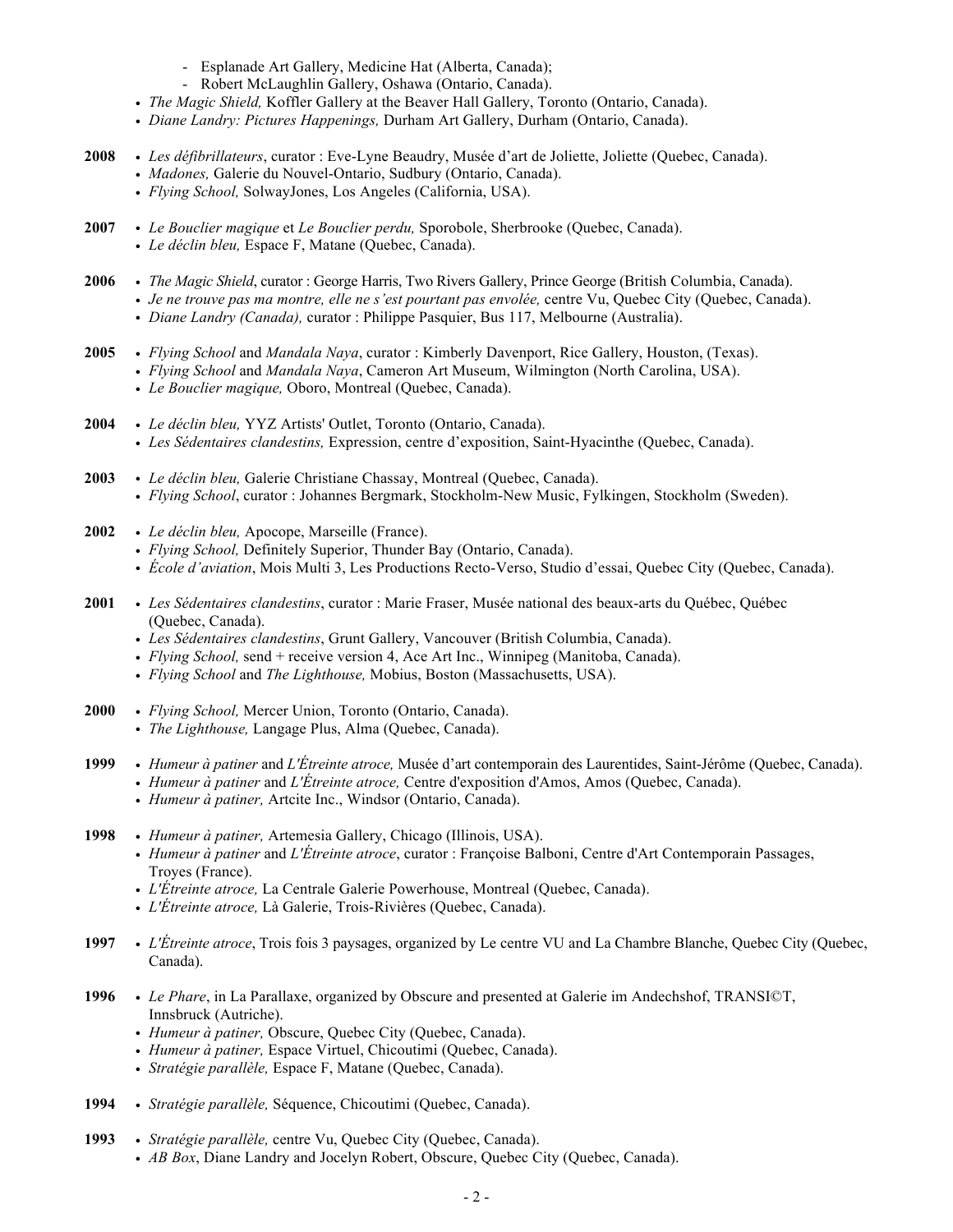- **1992** *• Environ 8 000 kilomètres*, Diane Landry and Jocelyn Robert :
	- Centre des arts actuels Skol, Montreal (Quebec, Canada);
	- Pitt Gallery, Vancouver (British Columbia, Canada);
	- Open Space, Victoria (British Columbia, Canada);
	- Galerie Sans Nom, Moncton (New Brunswick, Canada);
	- Langage Plus, Alma (Quebec, Canada);
	- Memorial University Art Gallery, Sound Symposium VI, St. John's (Newfoundland, Canada).
- **1991** *• Environ 8 000 kilomètres*, Diane Landry and Jocelyn Robert :
	- Musée Régional de la Côte-Nord, Sept-Îles (Quebec, Canada);
	- Obscure, Quebec City (Quebec, Canada).
	- *• Risque d'averse,* La Centrale Galerie Powerhouse, Montreal (Quebec, Canada).
	- *• It's Gonna Rain,* Service de l'environnement atmosphérique, Environnement Canada, Downsview (Ontario, Canada).
		- *• Risque d'averse,* Centre d'exposition L'Imagier, Aylmer (Quebec, Canada).
- **1990** *• Risque d'averse,* Musée du Bas-Saint-Laurent, Rivière-du-Loup (Quebec, Canada).
	- *• It's Gonna Rain,* Niagara Artists' Centre, St. Catharines (Ontario).
- **1989** *• It's Gonna Rain,* X-Changes Gallery, Victoria (British Columbia, Canada).
	- *• 4 Sisters,* Truck Contemporary Art in Calgary, Calgary (Alberta, Canada).
- **1988** *• Tableau-Sculpture/Sculpture-Tableau,* Obscure, Quebec City (Quebec, Canada).
- **1987** *• New Work,* Modern Fuel Artist-Run Centre, Kingston (Ontario, Canada).

### **GROUP EXHIBITIONS**

- **2021** *Action & Structures*, Carl Solway Gallery, Cincinnati (Ohio, USA).
- **2020** *AGENTS FOR CHANGE | Facing the Anthropocene lors de ALARM | Responding to Our Climate Emergency debut*, commissaire : Jane Tingley et Nina Czegledy, THEMUSEUM, Kitchener (Ontario, Canada).
- **2019** *•* 6e Foire en art actuel de Québec, curator: Florence-Agathe Dubé-Moreau, booth Galerie Michel Guimont, Quebec city (Quebec, Canada).
	- *•* Art Fair Contemporary *Papier 19*, Projets spéciaux, Galerie Michel Guimont, Montreal (Quebec, Canada).
	- *• L'esprit des lieux* during Manif 9, curator: Sophie Jacques, Galerie Michel Guimont, Quebec City (Quebec, Canada).
- 2018 *Conjuguer La traçabilité*, Orange 2018 | 6<sup>th</sup> édition, curator: Twins Isabelle and Marie-Ève Charron, Expression Centre d'exposition de Saint-Hyacinthe, Saint-Hyacinthe (Quebec, Canada).
	- *• Trajectory of the senses*, Biennale internationale de sculpture contemporaine, Centre d'exposition Raymond Lasnier, Trois-Rivières (Quebec, Canada).
	- *• Collumina,* MAKK Museum for Applied Arts Cologne, Cologne (Allemagne).
- **2017** *• Pulse Miami Art Fair*, Vivianeart Gallery solo booth, Miami Beach (Florida, USA).
	- *• Illuminated (space)*, Carl Solway Gallery, Cincinnati (Ohio, USA).
	- *• Biela Noc,* copresented by *Molior*
		- *•* Soda Gallery, Bratislava (Slovakia);
		- *•* Kotolňa, Košice (Slovakia).
	- *• Sparrow Night: Artists Working with Light*, curator: Cassandra Getty, Museum London, London (Ontario, Canada).
	- *• Times Flies*, curator: Maude Lévesque, Musée national des beaux-arts du Québec, Quebec City (Québec, Canada).
	- *• OFF-Manif 2017*, Galerie Michel Guimont, Quebec City (Quebec, Canada).
- **2016** *• Rythms of Imagination*, curator : Marie Perreault, Black Box Hexagram-Concordia, Montreal (Quebec, Canada).
	- *• Biennale panOramas*, Parc des Coteaux on the Right Bank of Bordeaux, Bassens (France).
	- *• Lauchpad*, Vivianeart Gallery, Calgary (Alberta, Canada).
	- *• Humanorium - L'étrange fête foraine,* curator: Vincent Roy et Ève Cadieux, Parc du Musée,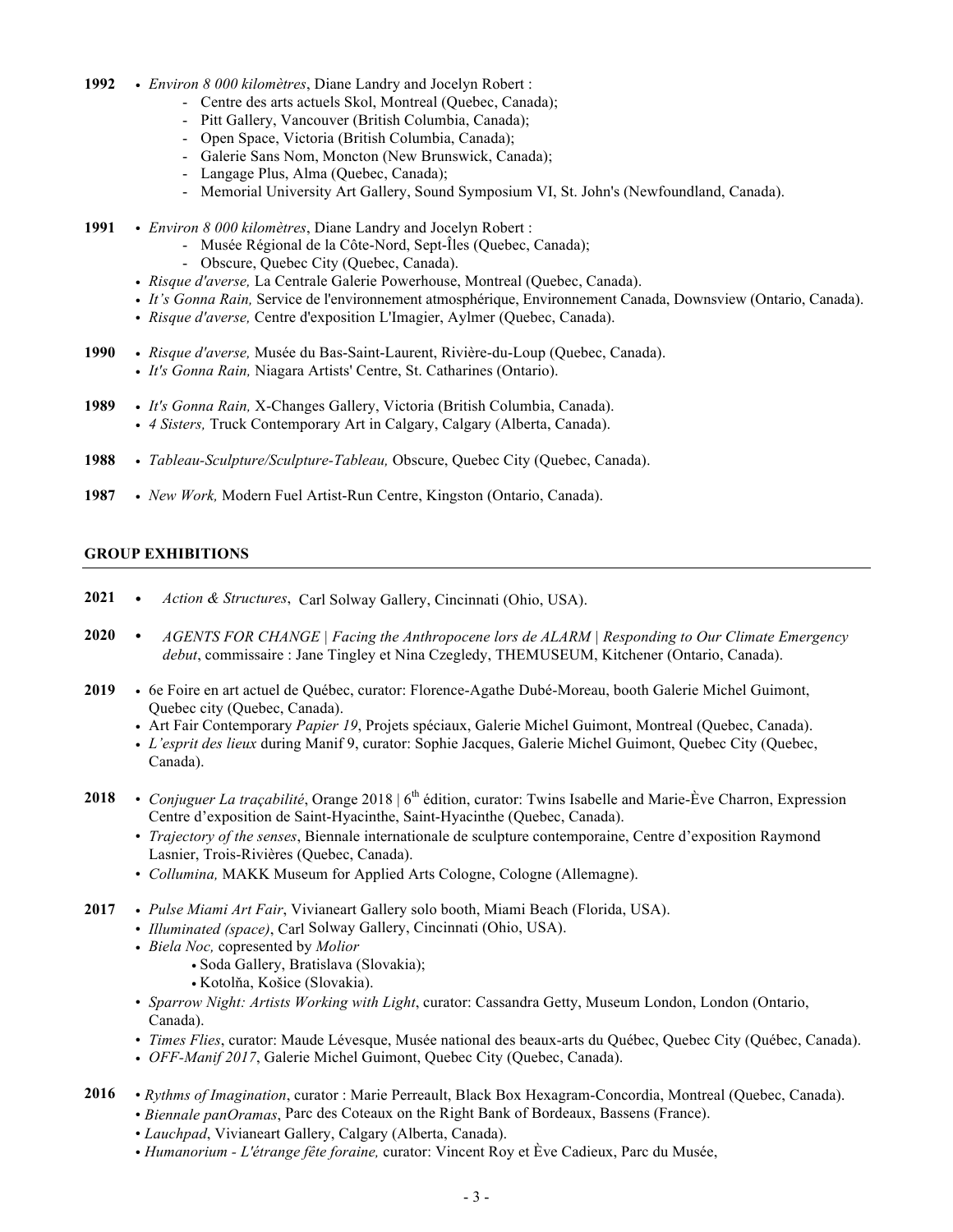Quebec City (Quebec, Canada).

- *• Installations on a large scale*, curator : Bernard Lamarche, Musée national des beaux-arts du Québec, Quebec City (Quebec, Canada).
- **2015** *• Pulse Miami Art Fair*, Carl Solway Gallery booth, Miami Beach (Florida, USA).
	- *• Art Toronto*, booth de Barbara Edwards Contemporary, Toronto (Ontario, Canada).
	- *• L'art en soi,* curator: Dany Quine and Simon Grondin, Villa Bagatelle, Quebec City (Quebec, Canada).
	- *• NOADA ARTEXPO*, Carl Solway Gallery booth**,** The Transformer Station, Cleveland (Ohio, USA.)
	- *• Oh, Canada,* curator : Denise Markonish, Esker Foundation, Calgary (Alberta, Canada).
	- *• La collection Prêt d'œuvres d'art du Musée du Québec : Acquisitions récentes*, Musée national des beaux-arts du Québec, Quebec City (Quebec, Canada).
- **2014** *• Oh, Canada,* curator: Denise Markonish, Owens Art Gallery, Sackville (New Brunswick, Canada).
	- *• Off-Manif*, Galerie Michel Guimont, Quebec City (Quebec, Canada).
	- Art Fair Contemporary, *Papier 14*, Galerie Michel Guimont booth, Montreal (Quebec,Canada).
	- *J'en veux plus, toujours plus / And I still want more!*, curator: Jean-Michel Ross, Galerie Thomas Henry Ross art contemporain, Montreal (Quebec, Canada).
- **2013** *• Ombres et lumières*, curator: Nisk Imbeault, Galerie d'art Louise et Reuben-Cohen, Moncton (New Brunswick, Canada).
	- *• Auprès du souffle, group exhibition*, curator: Sébastien Hudon, presented by La Bande Vidéo, La maison de la Culture de Côte-des-Neiges, Montreal (Quebec, Canada).
	- Texas Contemporary Art Fair, Carl Solway Gallery booth, Houston, (Texas, USA).
	- *• Quand l'art se prête au jeu,* curator: Viviane Paradis, Maison Hamel-Bruneau, Quebec City (Quebec, Canada).
- **2012** *• Festival: Lab30 - 11. Augsburger Kunstlabor*, curator : Elke Seidel, Barbara Friedrichs, Peter Bommas, Kultuhaus Abraxas, Augsburg (Germany).
	- *• Light, Matter, Memory*, curator : Murray Horne, Wood Street Galleries, Pittsburgh (Pennsylvania, USA).
	- *• Oh, Canada,* curator : Denise Markonish, MASS MoCA, North Adams (Massachussets, USA).
	- 17th ifva Festival *– art.ware,* curator : Ip Yuk-Yiu,Hong Kong Arts Centre, Hong Kong (China).
	- *• Low Tech,* curator : Charles Carcopino :
		- Festival VIA, Espace Sculfort/La Luna, Maubeuge (France);
		- Festival EXIT, Maison des Arts de Créteil, Créteil (France).
	- Foire d'art contemporain d'œuvres sur papier, *Papier 12*, Galerie Michel Guimont booth, Montreal (Quebec, Canada).
	- *• Trois*, Galerie Michel Guimont, Quebec City (Quebec, Canada).
- **2011** *• Festival Almost Cinema 2011*, curator : Eva DeGroote, Vooruit, Ghent (Belgium).
	- International Triennial of New Media Art *Translife,* co-curators : Sylvie Parent, for Molior, and Zhang Ga, National Art Museum of China, Beijing (China).
	- *• Pas de deux*, curator : Lydia Bouchard, Musée de Lachine, Montreal (Quebec, Canada).
- **2010** *• Electrohype 2010* The Sixth Biennial for Electronic Art, curator : Anna Kindvall, Ystads Art Museum, Ystad (Sweden).
	- *• Bildhauer Zeichnen*, Museum Schloss Fellenberg, Merzig (Germany).
	- *• Festival City Sonic,* curator : Franck Philippe, Salle Saint-Georges, Mons (Belgium).
	- *• Photo Environment*, curator : Andrea Harris, Frank M. Doyle Arts Pavilion, Costa Mesa (California, USA).
	- *• Sound Symposium XV*, Band Room (MUM), St. John's (Newfoundland, Canada).
	- *• Look Again*, curator : Steven Matijcio, Southeastern Center for Contemporary Art (SECCA), Winston-Salem (North Carolina, USA).
	- *• Femmes artistes. L'éclatement des frontières, 1965-2000*, curator : Pierre Landry, Musée national des beaux-arts du Québec, Quebec City (Quebec, Canada).
- **2009** *• Light in Motion*, curator : Yuko Suzuki, ISE Cultural Foundation, New York (New York, USA).
	- *• Awashawavw*, curator : Christof Migone, Blackwood Gallery, Mississauga (Ontario, Canada).
- **2008** *• C'est arrivé près de chez vous. L'art actuel à Québec,* curator : Nathalie De Blois, Musée national des beaux-arts du Québec, Quebec City (Quebec, Canada).
	- *• eArts Festival 2008, eLandscapes*, curator : Richard Castelli, Shanghai Science & Technology Museum, Shanghai (China).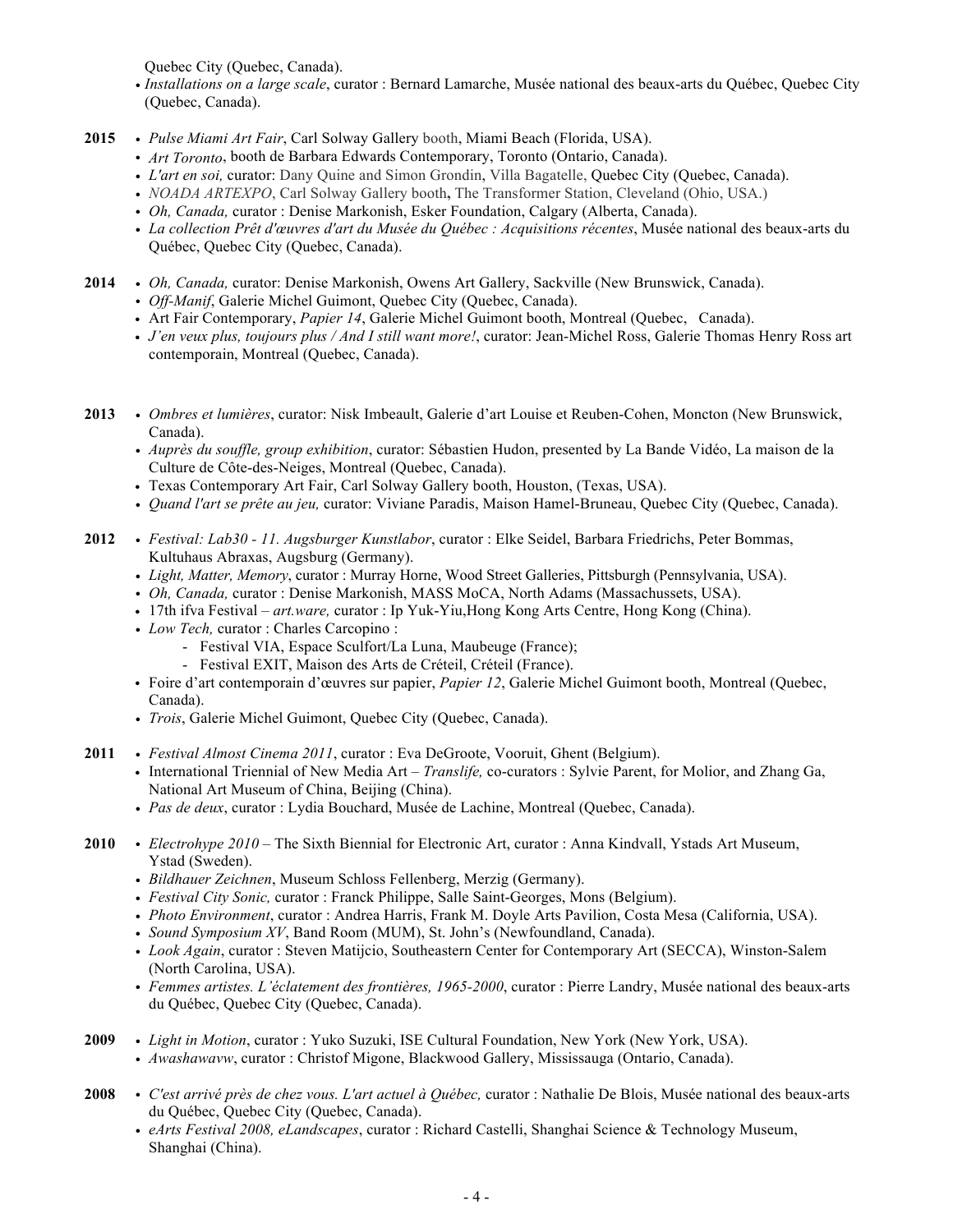- *• Manif d'Art, the Québec City biennial and the Liverpool Biennial*, curator : Lisanne Nadeau, Novas Contemporary Urban Centre, Liverpool (United Kingdom).
- *• Toi/You, La rencontre*, curator : Lisanne Nadeau, Manif d'art 4, Espaces GM, Quebec City (Quebec, Canada).
- *• Arte de Québec en La Habana*, organized by Le Lieu and presented at Centro de Desarrollo de las Artes Visuales, Havane (Cuba).
- *• Les 15 ans des prix Videre*, Musée d'art contemporain de Baie-Saint-Paul, Baie-Saint-Paul (Quebec, Canada).
- **2007** *• FINE|LINE*, curator : Mia Nielsen, Senko Studio, Kunsthallen Braenderigården, Viborg (Danmark).
	- *• Sound & Motion*, SolwayJones, Los Angeles (California, USA).
	- *• Haunted Screens*, curator : Sandra Q. Firmin et Carolyn Tennant, UB Art Gallery, Center for the Arts, Buffalo (New York, USA).
	- *• First Look II*, Hudson Valley Center for Contemporary Art, Peekskill (New York, USA).
- **2006** *• francofffonies ! Québec\_numériQ*, curator : Richard Castelli, co-organized by Avatar and presented at Théâtre Châtelet, Paris (France).
	- *• Avatar @ Vooruit*, Courtisane Festival*,* co-organized by Avatar and presented at the Vooruit, Ghent (Belgium).
	- *• Espace bidules*, *DSM-V+, dévidoir de syndromes magnifiques*, co-organized by Avatar and Folie/Culture and presented at the Musée de la civilisation, Quebec City (Quebec, Canada).
	- *• Scope Art Fair*, Art Basel Miami Beach, SolwayJones booth, Miami Beach Convention Center, Miami (Florida, USA).
	- *• Cream, from the Top*, Arts Benicia Center Gallery, Benicia (California, USA).
	- *• MFA Thesis Exhibition*, curator : Gail Wight, Thomas Welton Stanford Art Gallery, Stanford (California, USA).
	- *• Design Redefined*, Thomas Welton Stanford Art Gallery, Stanford (California, USA).
- **2005** *• The Murphy and Cadogan Fellowships Award Exhibition*, San Francisco Arts Commission Gallery, San Francisco (California, USA).
	- *• We Are Not Friends*, Thomas Welton Stanford Art Gallery, Stanford (California, USA).
- **2004** *• hi-tech / lo-tech*, curator : Murray Horne, Wood Street Galleries, Pittsburgh (Pennsylvania, USA).
	- *• Miasta stare/Sztuka nowa – Villes anciennes/Art nouveau*, organized by Le Lieu and presented at the Centre d'art contemporain Bunkier Sztuki, Cracow (Poland).
	- *• Biennale nationale de sculpture contemporaine*, curator : Gaston St-Pierre, Galerie d'art du Parc, Trois-Rivières (Quebec, Canada).
	- Southern Exposure, San Francisco (California, USA).
- **2003** *• Corps étranger*, with Paul Demarinis and Émile Morin, Manif d'art 2, Studio d'essai de Méduse, Production Avatar, Quebec City (Quebec, Canada).
	- *• Accordéons*, Carrefour mondial de l'accordéon, Production Centre Est-Nord-Est, Centre des migrations, Montmagny (Quebec, Canada).
- **2002** *• "Pitch" – Mutating Turntables*, curator : Ive Stevenheydens, Argos Festival 2002, Argos, Brussels (Belgium). *• Machines festives*, curator : Paméla Landry, l'Œil de Poisson, Quebec City (Quebec, Canada).
- **2001** *• Latinos del Norte*, organized by Inter/Le Lieu and presented at X'TeReSa, Mexico City (Mexico). *•* Diane Landry and Jocelyn Robert, *Bruits de fond*, 50th anniversary of the Orford Art Centre, curator: Gaston St-Pierre, Orford Art Centre, Magog (Quebec, Canada).
- **2000** La Biennale de Montreal *Tout le temps / Every Time*, curator : Peggy Gale, Palais du Commerce, Montreal (Quebec, Canada).
	- Sound Symposium X, Anna Templeton Centre, St. John's (Newfoundland, Canada).
- **1999** *Machines festives*, curator : Paméla Landry, La Centrale Galerie Powerhouse, Montreal (Quebec, Canada). • *Sainte-Lucie, protégez-nous*, l'Œil de Poisson, Quebec City (Quebec, Canada).
- **1998** *• La collection Prêt d'œuvres d'art du Musée du Québec : Acquisitions récentes*, Musée national des beaux-arts du Québec, Quebec City (Quebec, Canada).
	- *• Structures du quotidien*, curator : Carl Johnson, Musée régional de Rimouski, Rimouski (Quebec, Canada).
	- *• Stimuli*, Maison de la culture Frontenac, Montreal (Quebec, Canada).
	- *• Jeune peinture et art actuel*, Galerie Rouje, Quebec City (Quebec, Canada).
- **1994** *• Lauréats de la Fondation Découverte*, Galerie d'art du Palais Montcalm, Quebec City (Quebec, Canada).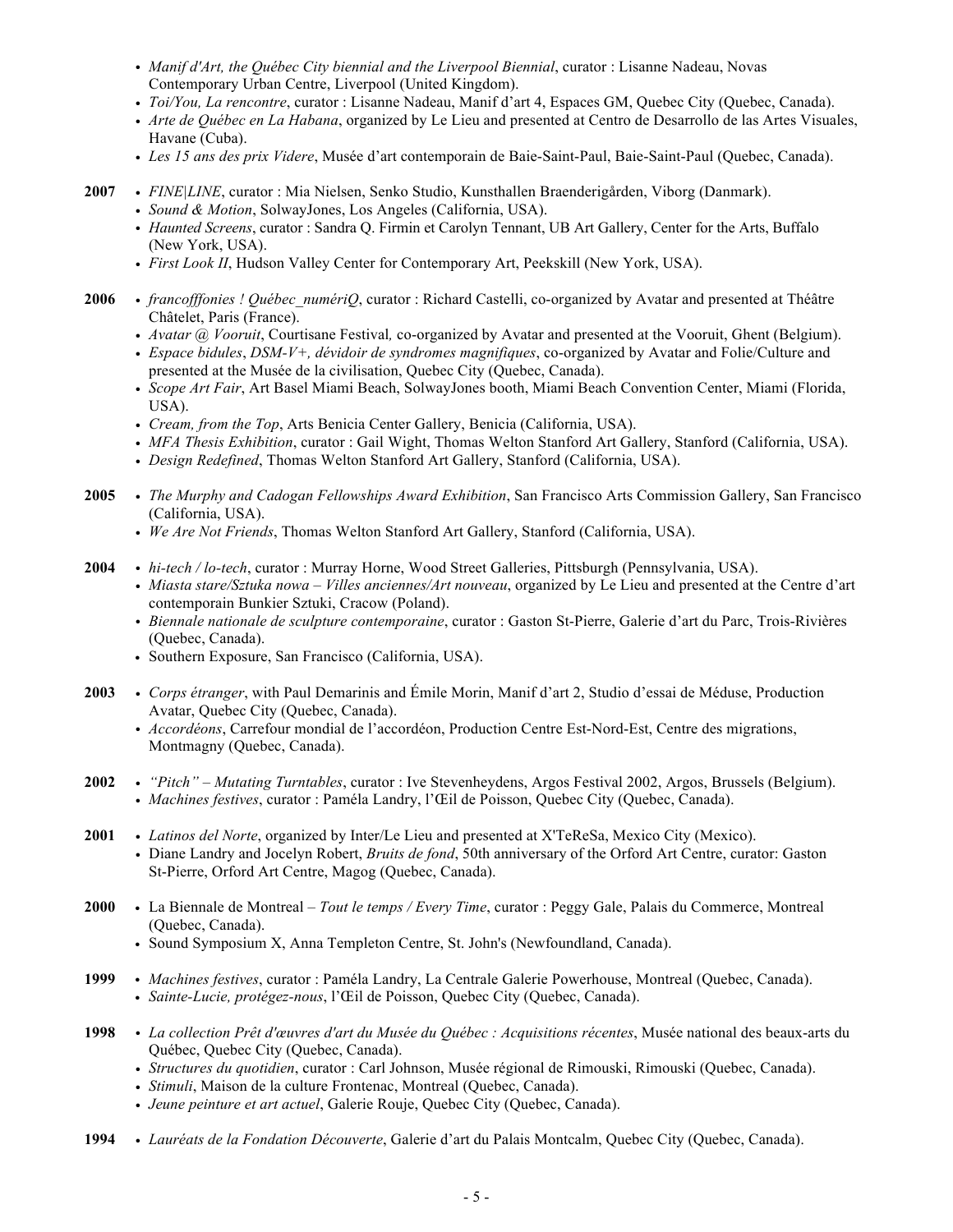- **1993** *• Bildhauersymposion 1993*, Museum St.Wendel, St.Wendel et Stadtgalerie, Saarbrücken (Germany).
- **1992** *• Computers and Human Interaction Conference*, Diane Landry and Jocelyn Robert, Monterey (California, USA). *• Poisson d'avril*, event organized by l'Œil de Poisson in 25 public places throughout Quebec City (Quebec, Canada).
- **1991** *• Biennale Découverte 1991*, Musée national des beaux-arts du Québec, Quebec City (Quebec, Canada).
- 1990 1<sup>re</sup> Biennale d'art actuel de Québec, organized by Inter/Le Lieu, presented at La Chambre Blanche, Quebec City (Quebec, Canada).

#### **PERFORMANCES**

- **2019** *• Icebreaker,* Sept-Îles Sculpture Symposium, Sept-Îles (Quebec, Canada).
- **2017** *•* Participation in the performance for the installation *Le lac caché* from Vicky Sabourin during the event Manif d'Art /8, Musée national des beaux-arts du Québec, Quebec City (Quebec, Canada).
- **2015** *• The Cod,* during 33e Symposium international d'art comtemporain de Baie-Saint-Paul, Baie-St-Paul (Quebec, Canada).
	- *• Torera,* during *30e aniversaire Recto-Verso, La bombe cabaret indiscpliné,* Salle Multi, Quebec City (Quebec, Canada).
	- *• The Cod,* during *P2 Art's Birthday Party*, Södra Teatern, Stockholm (Swedish).
- **2014** *• Icebreaker*, curator : Denise Markonish, Scotiabank Nuit Blanche, Toronto (Ontario, Canada).
- **2013** *• Icebreaker*, Contemporary Arts Center, Lois & Richard Rosenthal Center for Contemporary Art, Cincinnati (Ohio, USA).
	- *• Se suivre*, curator : Marie-Claude Gendron, performance duo with Frédérique Laliberté, La Chambre Blanche, Quebec City (Quebec, Canada).
	- *• Avatar #20*, performances and installations for 20th anniversary, Salle Multi, Quebec City (Quebec, Canada).
	- *• Stockpile*, installation-performance with a group of nine Canadian artists, curator : Denise Markonish and Jorn Weisbrodt, Luminato Festival, Brookfield Place, Toronto (Ontario, Canada).
	- *• La récidive, ou le jour où l'enfant apprit à dire « encore »,* Festival d'art de performance à Québec, Cornet3Boules, Quebec City (Quebec, Canada).
	- *• Brise-glace*, curator : Viviane Paradis, Mois Multi 14, Les Productions Recto-Verso, Engramme, Quebec City (Quebec, Canada).
- **2012** *• The Cod*, 17th ifva Festival *– art.ware,* curator : Ip Yuk-Yiu, Hong Kong Arts Centre, Hong Kong (China).
- **2011** *• La Morue*, Espace[im]média, Festival d'arts médiatiques, Centre des arts de la scène Jean-Besré, Sherbrooke (Quebec, Canada).
	- *• The Shredders,* Integração | action, organized by Le Lieu, SESC Pinheiros, São Paulo (Brazil).
	- *• Les déchiqueteuses,* le Printemps des poètes, presented by Avatar, Studio P, Quebec City (Quebec, Canada).
- **2010** *• Lightning Machine,* Sound Symposium XV, LSUP Hall, St. John's (Newfoundland, Canada). *• Lightning Machine, The Defibrillators*, Mount Saint Vincent University Art Gallery, Halifax (Nova Scotia, Canada).
- **2009** *• L'imperméable*, Mois Multi 10 *Prothèses et autres prolongements*, Les Productions Recto-Verso, Salle Multi de Méduse, Quebec City (Quebec, Canada).
	- *• Lightning Machine, The Defibrillators* :
		- Agnes Etherington Art Centre, Kingston (Ontario, Canada);
		- The Robert McLaughlin Gallery, Oshawa (Ontario, Canada).
	- *• La Machine à foudre, Postures*, Musée national des beaux-arts du Québec, Quebec City (Quebec, Canada).
	- *• Danse de la sécheresse, Grande soirée de danse singulière*, l'Œil de Poisson, Quebec City (Quebec, Canada).
- **2008** *• La Morue*, Mois Multi 9 *IN\_EX*, organized by Les Productions Recto-Verso, Parc de la Cetière, Quebec City (Quebec, Canada).
	- *• La Morue*, Subtle Technologies 2008 *Light*, Innis Town Hall, University of Toronto, Toronto (Ontario, Canada).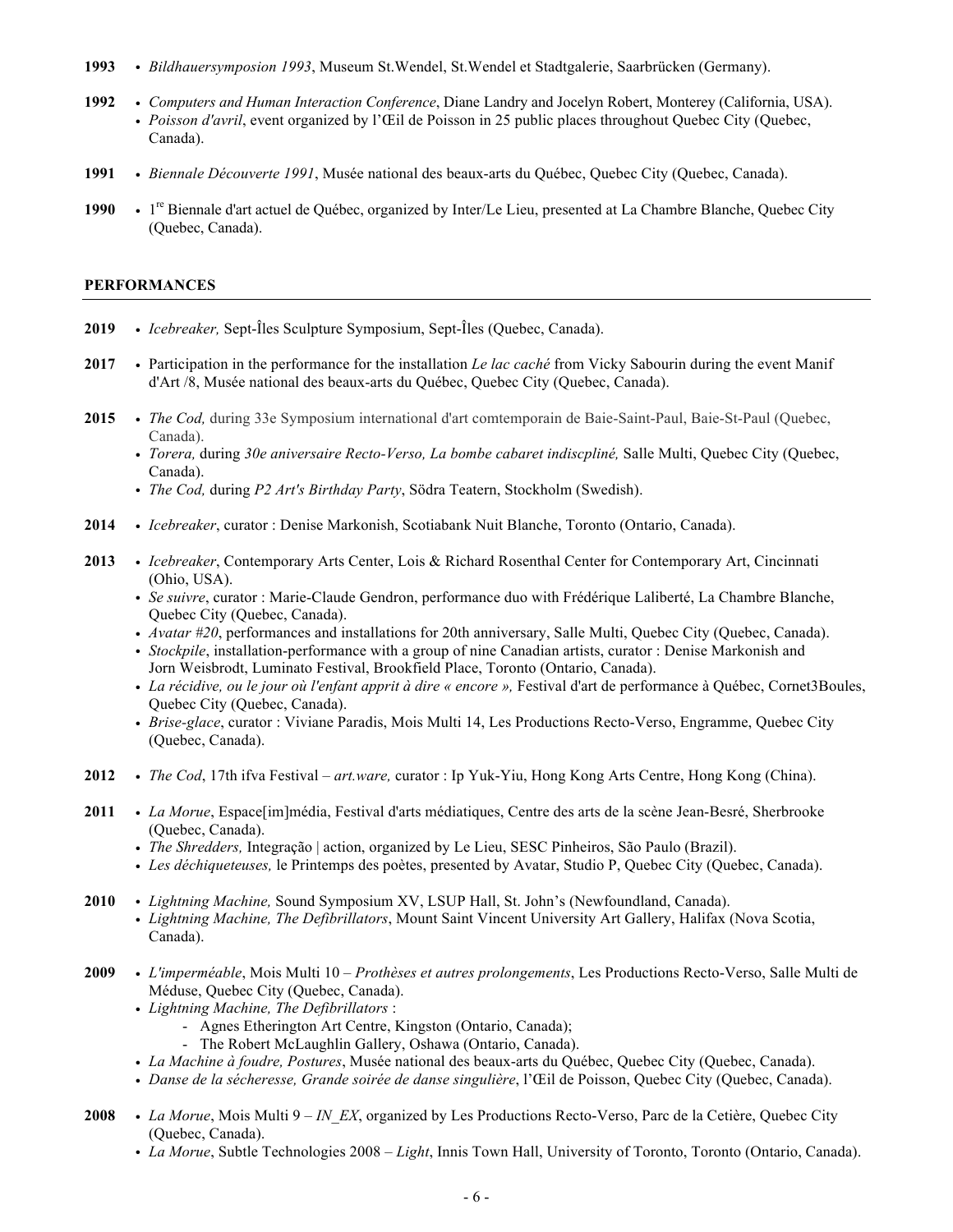- **2006** *• Morse Alphabet Soup*, RMIT Kaleide Theatre, Melbourne (Australia).
	- *• Morse Alphabet Soup*, HTMlles, festival organized by Studio XX and presented at the Monument National, Montreal (Quebec, Canada).
	- *• Morse Alphabet Soup*, curator: Kim Simon, Scotiabank Nuit Blanche, Toronto (Ontario, Canada).
	- *• La Morue*, *Avatar @ Vooruit*, Courtisane Festival, event co-organized by Avatar and presented at the Vooruit, Ghent (Belgium).
	- *• La Morue*, francofffonies! *Québec\_numériQ*, co-organized by Avatar and presented at the Théâtre Châtelet, Paris (France).
- **2005** *• The Cod,* Rice Gallery, Houston (Texas, USA).
- **2004** *• The Cod*, Festival in Regina, Neutral Ground, Regina (Saskatchewan, Canada).
	- *• The Cod*, Collège François-Xavier-Garneau, Quebec City (Quebec, Canada).
- **2003** *• La Morue*, Arte en Progresion, Centro Cultural San Martin, Buenos Aires (Argentina). *• The Cod* and *Tormented Tables*, Stockholm-New Music, Fylkingen and Nalen-SEKT, Stockholm (Sweden).
- **2002** *• Le bras laurentien*, Mois Multi 3, organized by Les Productions Recto-Verso, Quebec City (Quebec, Canada). *• The Cod*, 7a\*11d International Festival of Performance Art, Toronto (Ontario, Canada).
	- *• La Morue*, HTMlles, festival organized by Studio XX, presented at Ex Machina and co-organized by La Chambre Blanche, Quebec City (Quebec, Canada).
- **2001** *• The Aviator's Apprentice* and *The Cod* AKA, Saskatoon (Saskatchewan, Canada).
	- *• Apprentie aviatrice*, Festival Art action actuel (FA3), Tangente, Montreal (Quebec, Canada).
	- *• Apprentie aviatrice*, Latinos del Norte, organized by Inter/Le Lieu, X'TeReSa, Mexico City (Mexico).
	- *• The Cod*, Mobius, Boston (Massachusetts, USA).
	- *• The Cod*, send + receive version 4, Ace Art Inc., Winnipeg (Manitoba, Canada).
	- *• The Cod*, LIVE International Performance Art Biennale, Grunt Gallery, Vancouver (British Columbia, Canada).
- **2000** *• The Cod*, Sound Symposium X, LSPU Hall, St. John's (Newfoundland, Canada).
	- *• La Morue*, Haut 3e impérial, Granby (Quebec, Canada).
	- *• La Morue*, *Super MicMac*, Maison de la culture du Plateau Mont-Royal, Productions Super Mémé, Montreal (Quebec, Canada).
	- *• Untitled*, *Atopie textuelle* à la salle Multi de Méduse, Quebec City (Quebec, Canada).
- **1999** *• Untitled*, group improvisation, with Paul Dutton, Jocelyn Robert, Laetitia Sonami, produced by Avatar and presented at the Salle Multi de Méduse, Quebec City (Quebec, Canada).
	- *• The Cod*, EMMEDIA, Gallery & Production Society, Calgary (Alberta, Canada).
	- *• Prélude*, Maison de la culture d'Amos, Amos (Quebec, Canada).
- **1998** *• The Cod*, *The Canadian Performance Tour*, co-organized by Inter/Le Lieu and ASA European (Germany) : - Carl Stipendium, Essen (Germany);
	- Moltkerei Werkstatt, Cologne (Germany);
	- C.U.B.A., Münster (Germany);
	- OF-Kunstraum, Offenbach (Germany);
	- Artis, s'Hertogenbosch (The Netherlands).
	- *• La Morue,* Festival Musiques au présent, organized by the Orchestre symphonique de Québec de Québec and Avatar, Quebec City (Quebec, Canada).
	- *• La Morue,* Centre des Arts actuels Skol, Montreal (Quebec, Canada).
- 1997  *La Morue* et *Manœuvre urbaine* with the Collectif Avatar, 3<sup>e</sup> Symposium en arts visuels de l'Abitibi-Témiscamingue – *Vingt mille lieues/lieux sur l'esker*, Amos (Quebec, Canada).
- **1996** *• Freshwater, Skate to Stay* and *Kettle-violin*, Sound Symposium VIII, LSPU Hall, St. John's (Newfoundland, Canada).
	- *• Patin sur place*, Espace Virtuel, Chicoutimi (Quebec, Canada).
- **1995** *• Patin sur place*, *Vitrines, histoires d'étalage*, Pointe-à-Callière, Musée d'archéologie et d'histoire de Montreal, Montreal (Quebec, Canada).
	- *• Eau vive* et *Patin sur place*, Obscure, Quebec City (Quebec, Canada).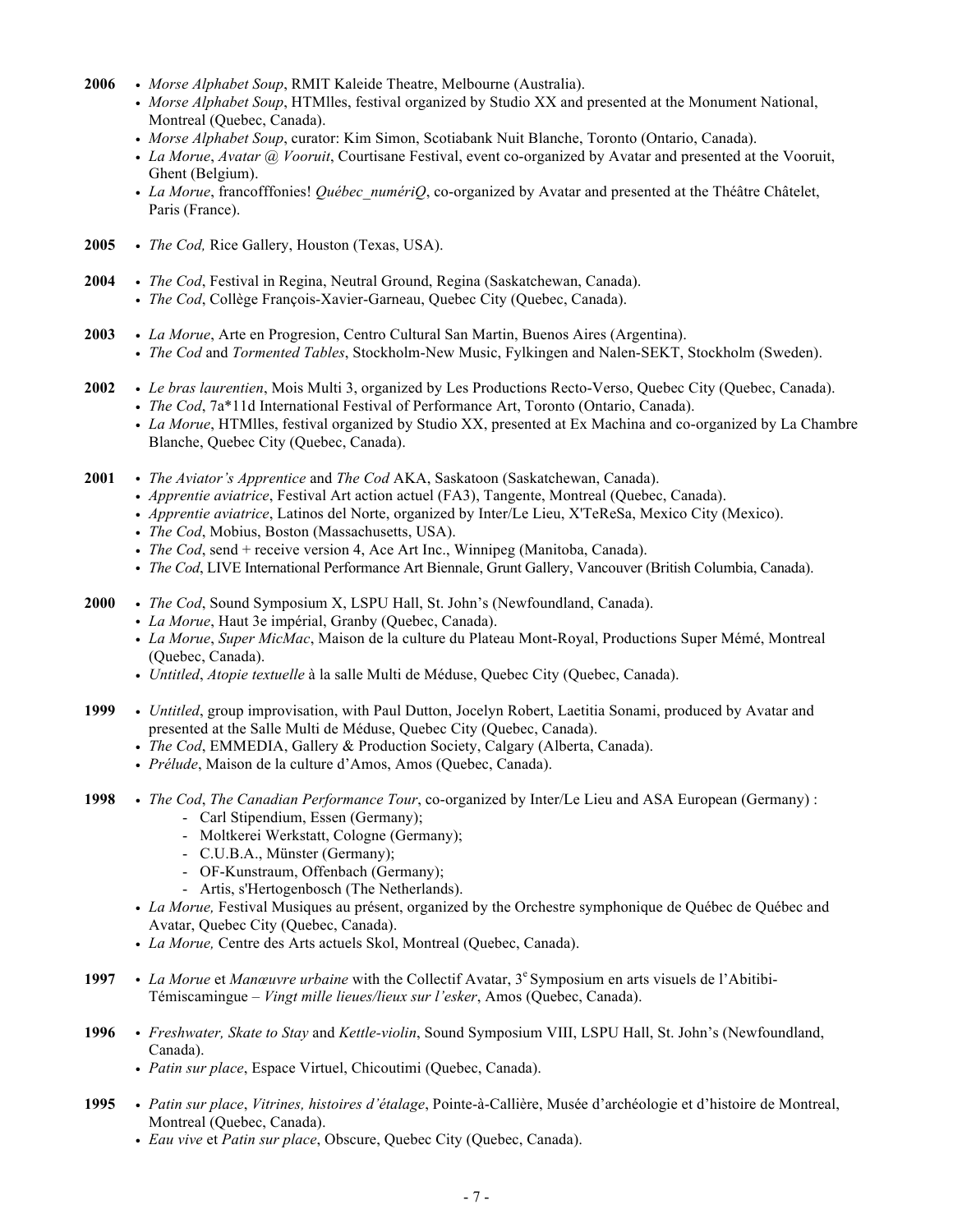- **1994** *• Eau douce* et *Patin sur place*, Mois de la performance, La Centrale Galerie Powerhouse, Montreal (Quebec, Canada).
- **1993** *• Patin sur place*, II Festival del performance ciudad de México, X'TeReSa Arte Alternativo, Mexico City (Mexico). *• Skate to Stay*, East/West Action/Performance Festival, co-organized by Le Lieu and presented at Pitt Gallery, Vancouver (British Columbia, Canada).
	- *• Patin sur place*, centre Vu, Quebec City (Quebec, Canada).
- **1992** *• 4 Sisters,* Les 20 jours du théâtre à risque, Foufounes électriques, Montreal (Québec, Montreal).
	- *• 4 Sisters, Voies/Voix*, Galerie l'Œuvre de l'Autre, Chicoutimi (Quebec, Canada).
	- *• 4 Sisters,* co-organized by:
		- Galerie Sans-Nom, Moncton (New Brunswick, Canada);
		- Sound Symposium VI, à la LSPU Hall, St. John's (Newfoundland, Canada).
	- *• Untitled*, with Jocelyn Robert, *Points de forces : les centres d'artistes*, Lion d'or, Montreal (Quebec, Canada).
	- *• Avec Charlotte*, with David Rokeby, Minutes Vidéo, Obscure, Quebec City (Quebec, Canada).
	- *• 4 Sisters* and *Internement*, Diane Landry and Jocelyn Robert, Congrès ANNPAC/RACA, service station for works and artworks, Saint-Raymond-de-Portneuf (Quebec, Canada).
	- *• 4 Sisters*, Espace Virtuel, Chicoutimi (Quebec, Canada).
- **1990** *• 7 catastrophes*, Diane Landry and Jocelyn Robert, *Itérations*, Fondation Danaë, Pouilly-sur-Oise (France).
	- *• 7 catastrophes*, Diane Landry and Jocelyn Robert, Hamilton Artists Inc., Hamilton (Ontario, Canada).
	- *• Bouilloire et violon*, 1re Biennale d'art actuel de Québec, organized by Inter/Le Lieu and presented at La Chambre Blanche, Quebec City (Quebec, Canada).
	- *• Naculez la turture*, with Bruit TTV, Obscure, Quebec City (Quebec, Canada).
- **1989** *• 7 catastrophes*, Diane Landry and Jocelyn Robert, Truck Contemporary Art in Calgary, Calgary (Alberta, Canada). *• Brosse et violon*, Événement Le Lieu, Théâtre Le Périscope, Quebec City (Quebec, Canada).
- **1988** *• Untitled*, Diane Landry and Jocelyn Robert, *Québec Sous-Terrain* organisé par Regart, Quebec City (Quebec, Canada).
	- *• Untitled*, Diane Landry and Jocelyn Robert, l'Œil de Poisson, Quebec City (Quebec, Canada).

### **PUBLIC ARTWORKS AND EVENTS**

- **2020** *• L'archiculteure*, commission project from La Maison Simons | Promenades Saint-Bruno (Quebec, Canada).
- **2016** *• Solitary* Diane Landry and Francis Labissonnière, Art in the Capital, Canadian Heritage, commissionned by Exmuro arts publics, Ottawa (Ontario, Canada).
- **2015** *• Solitary* Diane Landry and Francis Labissonnière, during *Les Pasages Insolites*, ephemeral public art, work commissionned by Exmuro arts publics, Vieux-Port de Québec (Qubec, Canada).
	- *• Chevalier solo I*, Le Méridien Columbus, The Joseph, Pizzuti Collection, Columbus, Ohio (USA).
- **2007** *• La promesse*, Diane Landry and Jocelyn Robert, Services intégrés Lemay et associés inc., Montreal (Quebec, Canada).
- **2004** *• Les souvenirs lumières*, Centre de formation professionnelle en alimentation et tourisme de Charlesbourg, Quebec City (Quebec, Canada).
- **2003** *• L'arche des possibles*, Bibliothèque Aliette-Marchand, Quebec City (Quebec, Canada).
- **2002** *• Les greniers lumières*, Centre de formation agricole, Saint-Anselme (Quebec, Canada).
- **2000** *• Le poids des papillons*, *D'un millénaire à l'autre*, parc Doris-Lussier, organized by the City of Montreal, Montreal (Quebec, Canada).
	- *• Le poids des papillons, Émergence 2000*, L'Îlot Fleurie, Quebec City (Quebec, Canada).
- **1994** *• Château Fjord*, Complexe hospitalier de la Sagamie, Chicoutimi (Quebec, Canada).
- **1993** *• 19 Gisants*, Collège de Limoilou, Quebec City (Quebec, Canada).
	- *• Les réseaux 6 : Les abattoirs*, Diane Landry and Jocelyn Robert, Biennale internationale d'art de groupe, Lezard Plastic Production, former slaughterhouse in Marseille, Marseille (France).
- **1987** *• 400 blocs de béton et chaux*, Diane Landry and Jocelyn Robert, *Enformances ou les 120 heures*, sculpture symposium, Université Laval, Quebec City (Quebec, Canada).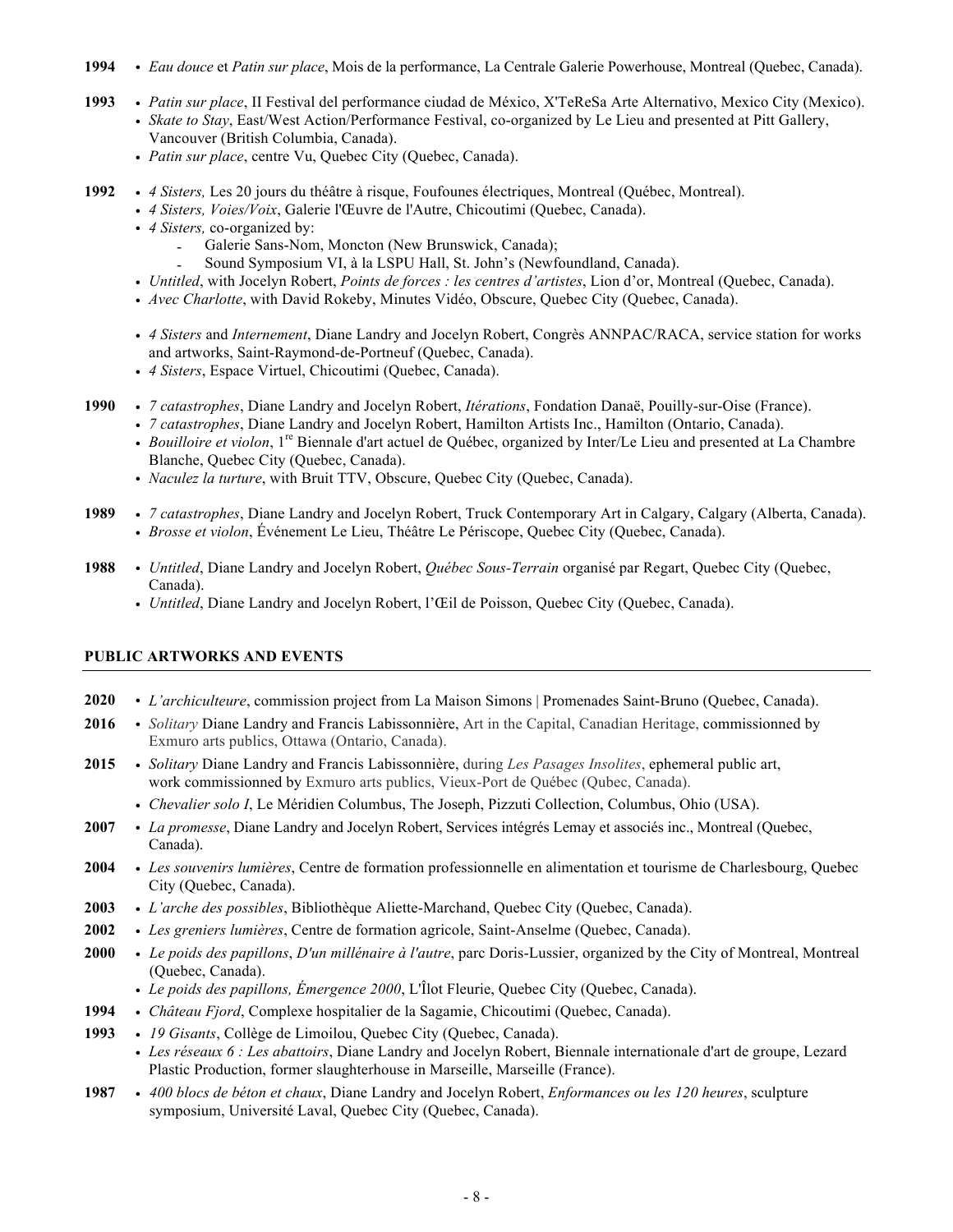- **2022** *• 5 kilomètres/heure*, curator: Ariane Plante, commission project from Grand Théâtre de Québec, Quebec City (Quebec, Canada).
- **2017** *•* Projections feu de forêt during the event : *Les Brunantes* , curator: Catherine-Eve Gadoury and Jeanne Couture, video presented : *Icebreaker*, Parc naturel régional de Portneuf, Saint-Alban (Quebec, Canada).
- **2016** *• À tout hasard*, special screening of the series, filmmaker Suzanne Guy, Musée national des beaux-arts du Québec, Quebec City (Quebec, Canada); Musée des Beaux-Arts de Montréal, Montreal (Quebec, Canada); Biennale de sculpture de Saint-Jean-Port-Joli (Quebec, Canada) ); Phos Festival, Matane (Quebec, Canada); ICI ARTV - chaîne de télévision culturelle.
- **2015** *• Journées de la culture 2015*, Documentions video program performance art, Artexte, Montreal (Quebec, Canada).
	- *• Papier 15 - video program*, complexe de Gaspé, Montreal (Quebec, Canada).
	- *• Cross Waves # 5: "Ditto"*, curator : Christof Migone, radio programs listed with "Plongeurs", NAISA, New Adventures in Sound Art, Toronto (Ontario, Canada).
	- *• The Cod*, broadcast on Swedish Radio in collaboration with EMS at P2 Art's Birthday Party, presented Södra Theater, Stockholm (Sweden).
- **2014** *• Fatum - video program*, curator : Sébastien Hudon, Festival International d'Art Vidéo de Casablanca presented by La Bande Vidéo, Casablanca (Morocco).
	- *Mises à l'épreuve video program*, curators : Chantal duPont and Élaine Frigon, <sup>4e</sup> édition de Chantier libre, Les Ateliers Jean Brillant, Montreal (Quebec, Canada).
- **2010** *• The Lost Shield*, *- video program*, curator : Peggy Gale, EX-iS festival, Seoul (South Korea).
- **2008** *• The Lost Shield - video program* in *Metamorphosis*, curator : Peggy Gale, Akbank Sanat, Istanbul (Turkey).
- **2007** *• Plongeurs*, solo 42 min. digital disk, Édition Merles 072a, Quebec City (Quebec, Canada).
- 2001 Collective JukeBox 3.1, Prospective 21<sup>e</sup> siècle, Musée d'art moderne et contemporain de Strasbourg (France).
- **2000** *• Événement : Collage JukeBox 2.1*, web sound piece presented at the galerie commune, Université de Lille III, Tourcoing (France).
	- *• Excavation sonore, Les tables tourmentes*, radio work, produced by Avatar, Quebec City (Quebec, Canada).
- **1998** *• La semaine avatarienne, mercredi numéronymique*, compilation sur disque audionumérique, DOC(K)S, tome 2, Nice (France).
- **1995** *• Radio Folie/Culture*, radio work, Chicoutimi and Quebec City, followed in 1996 by *Radio Folie/Culture*, digital disk,, Ohm éditions, Avatar, Quebec City (Quebec, Canada).
	- *• Video-Expedition in the Performance World*, vidéo, Artpool Art Research Center, Budapest (Hungary).
	- *• Free Spring Performance Festival*, video, Forest City Gallery, London (Ontario, Canada).
	- *• Soirée premières œuvres*, video, La Bande vidéo and Vidéo Femmes, Quebec City (Quebec, Canada).
- **1988** *• L'inquisition*, Diane Landry and Jocelyn Robert, Super 8 film, l'Œil de Poisson, Quebec City (Quebec, Canada).
- **1986** *• Untitled*, Diane Landry and Jocelyn Robert, video, Minutes Video, Obscure, Quebec City (Quebec, Canada).
	- *• T.V. Hebdo*, Diane Landry and Jocelyn Robert, audio tape for Inter-K7, Éditions Intervention, Quebec City (Quebec, Canada).

#### **ARTIST RESIDENCIES**

| 2017<br>2016 | • Dierassi Resident Artists Program 2017, Woodside, (Californie, USA).<br>• Body as Site, guest artist, The Banff Centre for Arts and Creativity, Banff (Alberta, Canada). |
|--------------|----------------------------------------------------------------------------------------------------------------------------------------------------------------------------|
|              | • The biennal panOramas, Parc des Coteaux, Right Bank of Bordeaux, Bassens (France).                                                                                       |
| 2015         | • La Bande Vidéo, Quebec City (Quebec, Canada).                                                                                                                            |
| 2012         | • Saline Royale, Arc-et-Senans, France.                                                                                                                                    |
| 2011-2012    | • La Bande Vidéo, Quebec City (Quebec, Canada).                                                                                                                            |
| 2009         | • L'Œil de Poisson, Quebec City (Quebec, Canada).                                                                                                                          |
| 2008         | • Les Productions Recto-Verso, Quebec City (Quebec, Canada).<br>• Ouebec Studio in New York, Conseil des arts et des lettres du Ouébec, (New York, USA).                   |
| 2005         | • Oboro New Media Lab, Montreal (Quebec, Canada).<br>• Avatar, association de création et diffusion sonores et électroniques, Quebec City (Quebec, Canada).                |
| 2003         | • Centro cultural La Recoleta, Conseil des arts et des lettres du Ouébec, Buenos Aires (Argentina).<br>• Centre Est-Nord-Est, Saint-Jean-Port-Joli (Ouebec, Canada).       |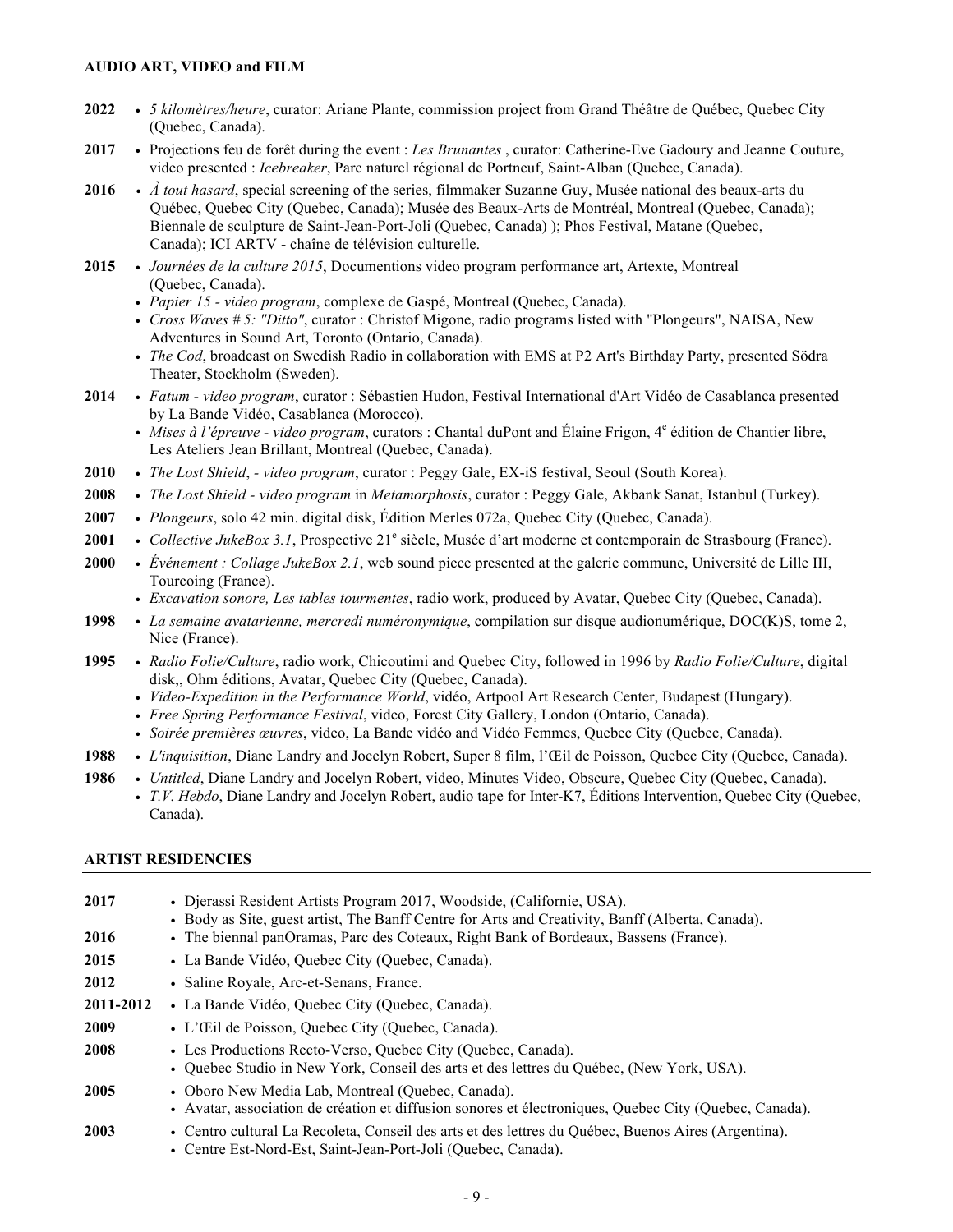| 2002 | • C.Y.P.R.E.S., Friche de la Belle de Mai, Marseille (France).<br>• PRIM, centre d'arts médiatiques, Montreal (Quebec, Canada). |
|------|---------------------------------------------------------------------------------------------------------------------------------|
| 1999 | • EMMEDIA, Gallery and Production Society, Calgary (Alberta, Canada).                                                           |
| 1994 | • The Banff Centre for the Arts, Arts Studio Residency, Banff (Alberta, Canada).                                                |
| 1992 | • The Banff Centre for the Arts, Media Arts Residency, Banff (Alberta, Canada).                                                 |
| 1991 | • Sculpture Space, Utica (New York, USA).                                                                                       |

### **AWARDS**

| 2015        | • John Simon Guggenheim Memorial Foundation, Fellowships Award (New York, USA).                                                                                                  |
|-------------|----------------------------------------------------------------------------------------------------------------------------------------------------------------------------------|
|             | • Prix Mois Multi 2015, Les Productions Recto-Verso, Quebec City (Quebec, Canada).                                                                                               |
| 2014        | • Recipient Career grant, Bourse de carrière Jean-Paul Riopelle, Conseil des arts et des lettres du Québec.                                                                      |
| 2013        | · Prix du CALQ - Œuvre de l'année pour la région de la Capitale-Nationale, Quebec City (Quebec, Canada).                                                                         |
| <b>2010</b> | • Prix Événement, awarded by the Manifestation internationale d'art de Quebec City (Quebec, Canada).                                                                             |
| 2007        | • Prix Giverny Capital, first recipient, Montreal (Quebec, Canada).<br>• Prix Reconnaissance, awarded by the Manifestation internationale d'art de Quebec City (Quebec, Canada). |
| 2005        | • The Murphy and Cadogan Fellowships Award, The San Francisco Foundation (California, USA).                                                                                      |

**2003** *•* Prix du rayonnement international, Conseil de la culture des régions de Québec et de Chaudière-Appalaches (Quebec, Canada).

**1991** *•* Prix Québec-Capitale, Fondation Découverte competition, Quebec City (Quebec, Canada).

### **JURYS**

- *•* Artist-run Centres: Est-Nord-Est, Regart, La Bande Vidéo
- *•* Canada Council for the Arts
- *•* Conseil des arts et des lettres du Québec
- *•* Exmuro arts publics
- *•* Musée national des beaux-arts du Québec
- *•* Les mérites d'architecture de la ville de Québec
- *•* Première Ovation
- *•* Université Laval, Examinatrice de mémoire de recherchecréation, École d'art
- *•* Ville de Québec

## **COMMITTEE**

**2010- 2014 -** Art specialist, "Intégration des arts à l'architecture et à l'environnement", Ministère de la Culture et des Communications du Québec.

## **COLLECTIONS**

- *•* Bank of Montreal, Montreal (Quebec, Canada).
- *•* Chambre de commerce de Québec, Quebec City (Quebec, Canada).
- Collection Banque Nationale, Montreal (Quebec, Canada).
- *•* Collection Claridge, Montreal (Quebec, Canada).
- *•* Collection Pascal Fouché, Paris (France).
- *•* Collection Prêt d'œuvres d'art (CPOA) du MNBAQ, Quebec City (Quebec, Canada).
- *•* Giverny Capitale, Montreal (Quebec, Canada).
- *•* Harris Private Banking, Montreal (Quebec, Canada).
- *•* Hydro-Québec, Montreal (Quebec, Canada).
- *•* Mouvement Desjardins, Quebec City (Quebec, Canada).
- *•* Musée national des beaux-arts du Québec, permanent collection, Quebec City (Quebec, Canada).
- *•* Nesbit Burns, Montreal (Quebec, Canada).
- *•* Pizzuti Collection, Columbus, Ohio (USA).
- *•* Sara & Michelle Vance Waddell (USA).
- *•* Services intégrés Lemay et associés inc., Montreal (Quebec, Canada).
- Private collections.

### **GRANTS and COMMISSIONS**

- **2020-2022** Commission from Grand Théâtre de Québec, Quebec City (Quebec, Canada).
- **2019-2020** Commission from La Maison Simons | Promenades Saint-Bruno, (Quebec, Canada).
- **2018-2020** Canada Council for the Arts, visual arts, program Explore and create.
- **2015-2016** Conseil des arts et des lettres du Québec, Career Grant Jean-Paul Riopelle.
- **2013** Commission from Scotiabank Nuit Blanche, group project, with the help of the City of Toronto.
- **2012-2013** Canada Council for the Arts, visual arts, long-term grant.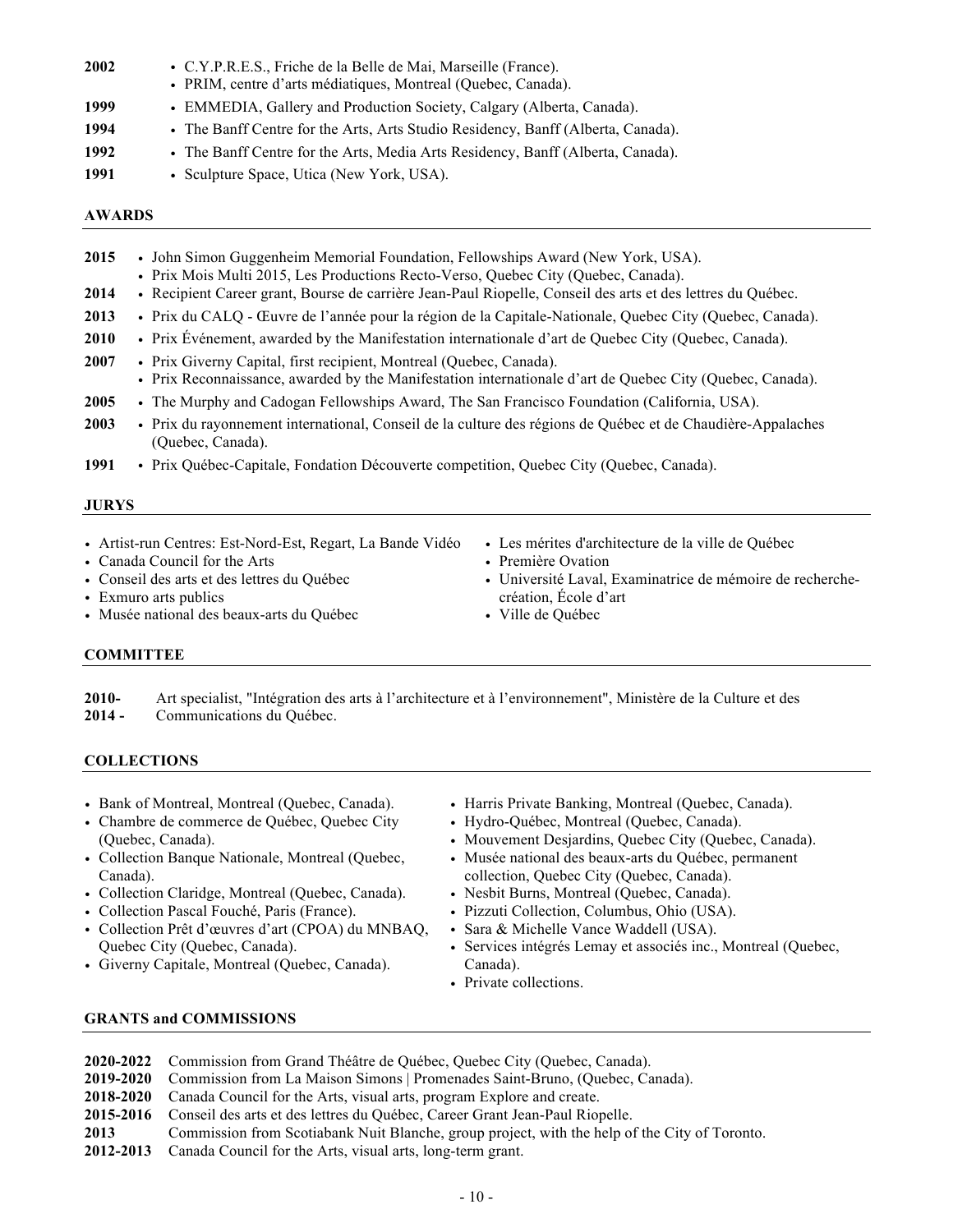| 2012      | Conseil des arts et des lettres du Québec, research/creation.                                                 |
|-----------|---------------------------------------------------------------------------------------------------------------|
| 2011-2012 | Commission from the Musée de l'Amérique Française.                                                            |
| 2009      | Canada Council for the Arts, visual arts, research/creation.                                                  |
| 2009      | Commission from L'Oeil de Poisson, with the help for the Canada Council for the Arts.                         |
| 2008      | Conseil des arts et des lettres du Quebec, Quebec Studio in New York.                                         |
| 2007      |                                                                                                               |
|           | Commission from Services intégrés Lemay et associés inc., with Jocelyn Robert.                                |
| 2006      | Canada Council for the Arts, media arts, research/production in new media.                                    |
| 2006      | Commission from Scotiabank Nuit Blanche, with the help of the City of Toronto.                                |
| 2004-2006 | Fonds québécois de la recherche sur la société et la culture, Government of Quebec,                           |
|           | scholarship for re-entering the research community.                                                           |
| 2005      | Commission from Oboro, with the help of the Canada Council for the Arts.                                      |
| 2003-2004 | Art circulation program, sponsored by Avatar, with the help of the Conseil des arts et des lettres du Québec. |
| 2004      | Work commission by Centre Est-Nord-Est.                                                                       |
| 2003      | Canada Council for the Arts, media arts, research/production in new media.                                    |
| 2003      | Conseil des arts et des lettres du Québec, Exchange of artists and studio-apartments between Québec and       |
|           | Argentina.                                                                                                    |
| 2001      | Commission from the Musée national des beaux-arts du Québec.                                                  |
| 2001      | Conseil des arts et des lettres du Québec, visual arts, research/creation, A grant, long term.                |
| 2000      | Commission from the City of Montreal, in conjunction with the event D'un millénaire à l'autre.                |
| 1999      | Canada Council for the Arts, media arts, research/production in new media.                                    |
| 1997-1998 | Canada Council for the Arts (long-term grant).                                                                |
| 1997      | Conseil des arts et des lettres du Québec (short-term grant).                                                 |
| 1996      | Canada Council for the Arts, Touring Office.                                                                  |
| 1995-1996 | Conseil des arts et des lettres du Québec (long-term grant).                                                  |
| 1995      | Canada Council for the Arts (short-term grant).                                                               |
| 1995      | Conseil des arts et des lettres du Québec (short-term grant).                                                 |
| 1994      | Ministère de la culture du Québec (short-term grant).                                                         |
| 1993      | Ministère de la culture du Québec (short-term grant).                                                         |
| 1992-1993 | Ministère de la culture du Québec (long-term grant).                                                          |
| 1992      | Ministère des Affaires culturelles du Québec (short-term grant).                                              |
| 1990-1991 | Ministère des Affaires culturelles du Québec (long-term grant).                                               |
| 1990      | Canada Concil for the Arts (Explorations Program).                                                            |
| 1989      | Ministère des Affaires culturelles du Québec (long-term grant).                                               |
| 1986      | Fondation Desjardins.                                                                                         |

**2017-1996** Travel grants from the Conseil des arts et des lettres du Québec and Canada Council for the Arts.

# **EDUCATION**

| MFA, Master of Fine Arts, Stanford University (California, USA).                                      |
|-------------------------------------------------------------------------------------------------------|
| BFA (Fine Arts), Université Laval, Quebec City (Quebec, Canada), with one session (Fall 1986) at      |
| Université de Bordeaux III (France).                                                                  |
| Certificat en arts plastiques, Université du Québec à Montréal (Quebec, Canada) and Université Laval, |
| Quebec City (Quebec, Canada).                                                                         |
| D.E.C. (Natural Science Techniques), Cégep de Sainte-Foy, Quebec City (Quebec, Canada).               |
|                                                                                                       |

# **ADVANCED TRAINING**

- Laboratory initiation to rotoscopy with Ricardo Savard, Quebec city (Quebec, Canada).
- Video editing with Final Cut Pro X with Marco Dubé, Conseil de la culture des régions de Québec et de Chaudière-Appalaches, Quebec city (Quebec, Canada).
- After Effects training with Marie-Josée Saint-Pierre, Vidéographe, Montreal (Quebec, Canada).
- Dreamweaver training with Christian Marier, Conseil de la culture des régions de Québec et de Chaudière-Appalaches, Quebec city (Quebec, Canada).
- Handmade cartoons for the Web with Rickie Lea Owens, Oboro, Montreal (Quebec, Canada).
- Final Cut Pro training with Manon Labrecque, Vidéographe, Montreal (Quebec, Canada).
- Advanced technical training workshop: Moulage II, École-Atelier de sculpture de Québec (Quebec, Canada).
- Training course in metallurgy and welding techniques, Commission des écoles catholiques de Québec, Technical Education Pavilion (Quebec, Canada).

## **LECTURES**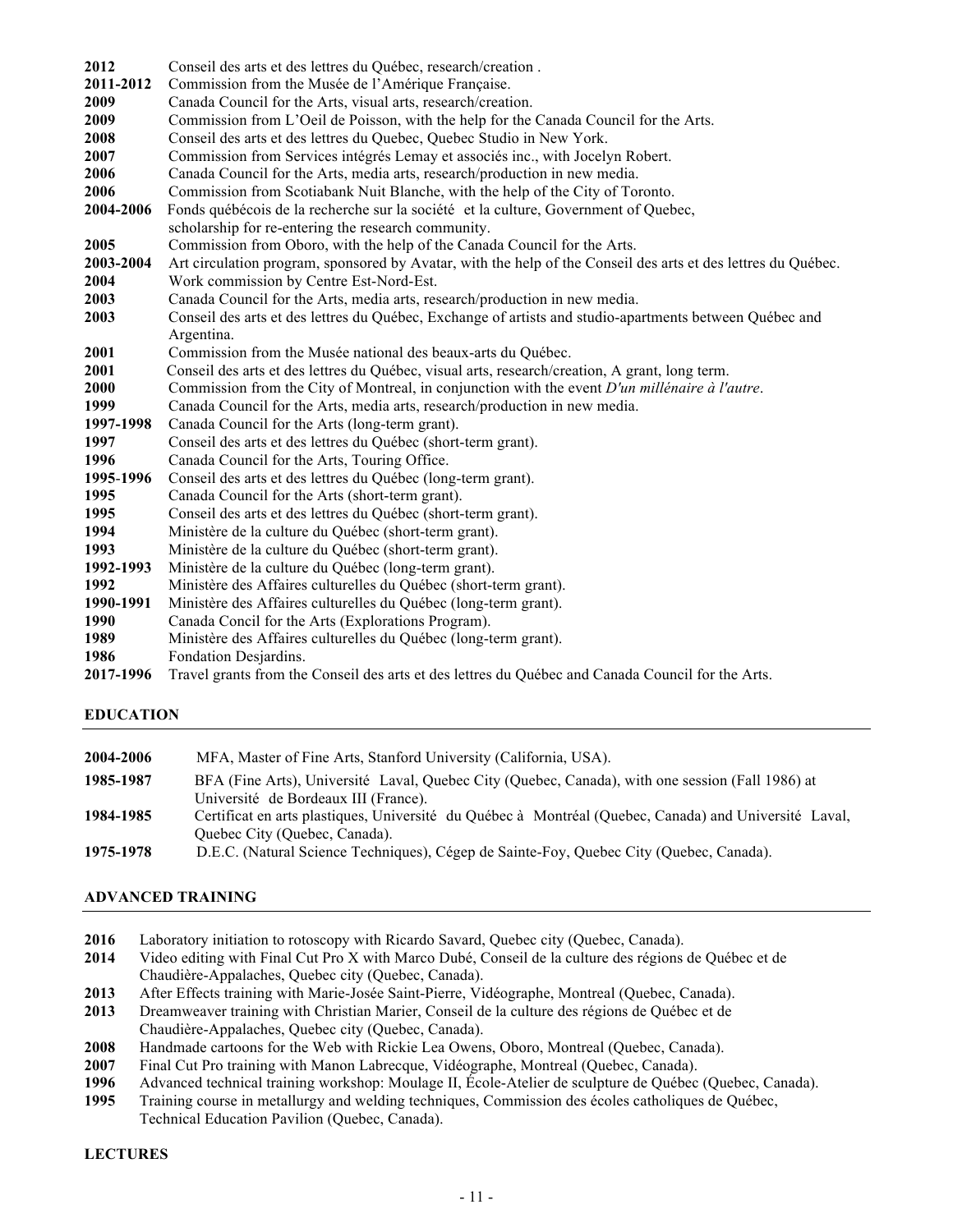- **2021** *•* Studio for Interrelated Media (SIM), Massachusetts College of Art in Boston, Boston (Massachusetts, USA).
	- *•* Artist talk, Pratique réflexive de la création, UQAM, Montreal (Quebec, Canada).
- **2020** *•* Studio for Interrelated Media (SIM), Massachusetts College of Art in Boston, Boston (Massachusetts, USA).
- **2019** *•* Cégep de Drummondville, program artist talk, Drummondville (Quebec, Canada).
	- *•* Symposium : *: Art in the public space*, panalist, event organized by Quebec City and Laval University, in collaboration with the MNBAQ, Quebec City (Quebec, Canada).
		- *• Lecture*, Judith & Norman Alix Art Gallery, Sarnia (Ontario, Canada).
- **2018** *•* Simposio, Filux Lab Mérida, Ciudad Blanca, Mérida (Yucatán, Mexico).
- **2017** *•* Collège Lionel-Groulx, Sainte-Thérèse (Quebec, Canada).
	- *•* Banff Centre for Arts and Creativity Banff (Alberta, Canada).
- **2016** *•* Cégep Garneau, Quebec city (Quebec, Canada).
	- *•* Artist talk during *Humanorium, L'étrange fête foraine*, MNBAQ, Quebec City (Quebec, Canada).
	- *•* Conversation with Gary Michael Dault, Barbara Edwards Contemporary, Toronto (Ontario, Canada).
	- *• Lecture*, Judith & Norman Alix Art Gallery, Sarnia (Ontario, Canada).
- **2015** *•* Alberta College of Art and Design (ACAD) studio visits & artist talk, Calgary (Alberta, Canada).
	- Art NOW series, studio visits & artist talk, University of Lethbridge, Lethbridge (Alberta, Canada).
		- *•* Public Programs, Esker Foundation, Calgary (Alberta, Canada).
- **2013** *• Systems and Iterations*: Panel Discussion, Galerie FOFA, Concordia University, Montreal (Quebec, Canada).
	- *• Les origines d'une performance*, Engramme, Quebec City (Quebec, Canada).
	- *•* Illustrated lecture and conversation with Steven Matijio, Cameron Art Museum, Wilmington (North Carolina, USA).
	- *•* Presentation of residency' works, La Bande Vidéo, Quebec City (Quebec, Canada).
- **2012** *•* Collège de Bois-de-Boulogue, Montreal (Quebec, Canada).
	- *•* Guided tour and presentation during the summer session of Université Laval ("Nouveaux patrimoines et musées"), *Correspondances,* au Musée de l'Amérique française, Quebec City (Quebec, Canada).
- **2011** *• Artists Talk*, *Translife-Media Art China*, UCCA Ullens Center for Contemporary Art, Beijing (China).
	- *•* "L'art de s'exporter" panel, *Relève en Capitale*, Quebec City (Quebec, Canada).
- **2010** *• Lecture and Visiting Artist*, University of Victoria, Victoria (British Columbia, Canada).
	- *• Lecture and Visiting Artist*, NSCAD University, Halifax (Nova Scotia, Canada).
		- *•* Collège Lionel-Groulx, Sainte-Thérèse (Quebec, Canada).
		- *•* Cégep Limoilou, Quebec City (Quebec, Canada).
		- *•* Panel, *Femmes artistes. L'éclatement des frontières, 1965-2000*, Musée national des beaux-arts du Québec, Quebec City (Quebec, Canada).
- **2009** *• Artist Talk*, *Light in Motion*, ISE Cultural Foundation, New York (New York, USA).
	- *• Lecture and Visiting Artist*, Queen's University, Kingston (Ontario, Canada).
	- *• Artist Talk with Diane Landry, followed by a discussion with Assistant Professor Alison Syme*, Koffler Centre of the Arts et Blackwood Gallery, University of Toronto, Mississauga (Ontario, Canada).
- **2008** *•* Undergraduate lecture, Stated Island (New York, USA).
- **2007** *•* Espace F, Matane (Quebec, Canada).
- *•* Horace, Sherbrooke (Quebec, Canada).
- **2006** *•* Undergraduate lecture, Mills College, Oakland (California, USA).
	- *•* Footscray Community Arts Centre, Victoria (Australia).
	- *•* Centre Vu, Quebec City (Quebec, Canada).
- **2005** *•* Cameron Art Museum, Wilmington (North Carolina, USA).
	- *•* Conférence intitulée *La question temporelle dans les Œuvres mouvelles*, programme ICI, Intervenants culturels internationaux, UQAM, Montreal (Quebec, Canada).
- **2004** *•* Lecture entitled *Le créateur promoteur de son œuvre*, Saint-Jean-Port-Joli (Quebec, Canada).
	- *•* Neutral Ground, Regina (Saskatchewan, Canada).
	- *•* Undergraduate lecture, Mills College, Oakland (California, USA).
	- *•* Undergraduate lecture, UQAM, Montreal (Quebec, Canada).
	- *•* Graduate lecture, École des arts visuels, Université Laval, Quebec City (Quebec, Canada).
	- *•* Instituto Universitario Nacional Del Arte, Buenos Aires (Argentina).
	- *•* Centre d'artistes Est-Nord-Est, Saint-Jean-Port-Joli (Quebec, Canada).
- **2002** *•* Mois Multi 3, organized by Productions Recto-Verso for the École de théâtre de l'Université Laval, Quebec City (Quebec, Canada).
	- *•* Lecture entitled *Definitely Superior*, Thunder Bay (Ontario, Canada).